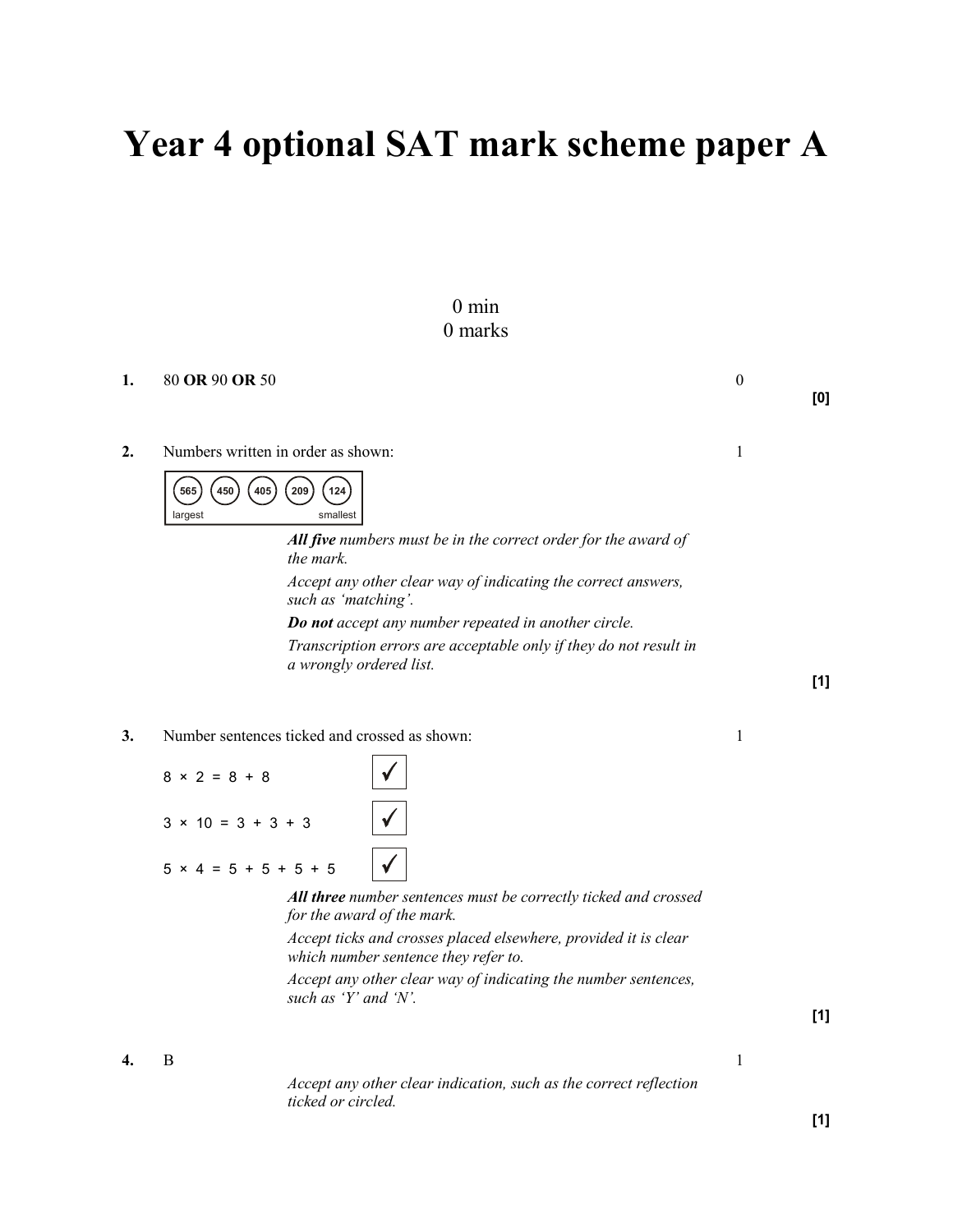|         | 5. 1046 | $[1]$ |
|---------|---------|-------|
| 6. $65$ |         | $[1]$ |

**7.** 184 1

8. Award TWO marks for three letters correctly placed in the regions as shown: Up to 2

|                   | curved lines | no straight lines |
|-------------------|--------------|-------------------|
| straight lines    | پ            |                   |
| no straight lines | S            |                   |

All three letters must be placed correctly for both marks to be awarded.

Do not accept a letter repeated in different regions. Do not penalise answers which offer additional letters (other than N, P and T) on the diagram, whether correctly placed or not.

If the answer is incorrect, award ONE mark for two letters correctly placed.

[2]

[1]

[1]

**9.**  $73$  1

**10.** £2.40 **1** 

Accept £2.40p OR £2 40 Do not accept £240 OR £240p OR £2.4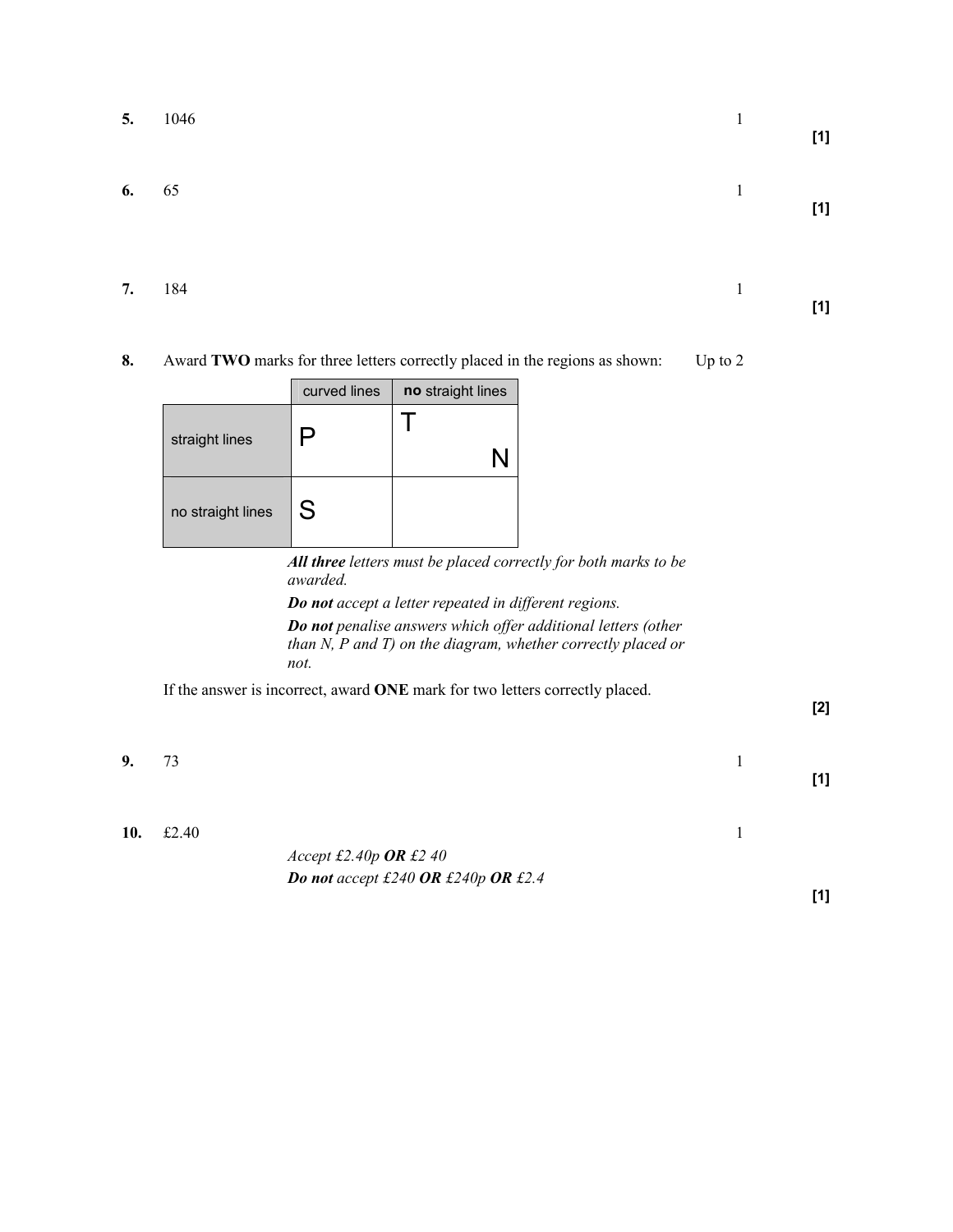11. Any rectangle drawn on the grid whose longer sides are 6cm, eg 1

Accept slight inaccuracies in drawing, provided the intention is clear.

Do not accept a 6cm square.

[1]

| 12. 24 | $\sim$ 1 |     |
|--------|----------|-----|
|        |          | [1] |

| 13. | (a) | $\mathcal{L}$                                                    |  |
|-----|-----|------------------------------------------------------------------|--|
|     | (b) | James AND Sasha                                                  |  |
|     |     | Accept names in either order.                                    |  |
|     |     | Accept any reasonable spellings provided the intention is clear. |  |
|     |     |                                                                  |  |

| 14. | $60 \div 10 = 6$ |                                                          |     |
|-----|------------------|----------------------------------------------------------|-----|
|     | <b>OR</b>        |                                                          |     |
|     | $60 \div 6 = 10$ |                                                          |     |
|     | <b>OR</b>        |                                                          |     |
|     | $6 = 60 \div 10$ |                                                          |     |
|     | <b>OR</b>        |                                                          |     |
|     | $10 = 60 \div 6$ |                                                          |     |
|     |                  | Award the mark if more than one correct answer is given. |     |
|     |                  |                                                          | [1] |
|     |                  |                                                          |     |

| 15. | Boxes completed as shown: |                              |  |
|-----|---------------------------|------------------------------|--|
|     | 8 cubes                   | and $\vert$ 7 cubes          |  |
|     |                           | <i>Accept reverse order.</i> |  |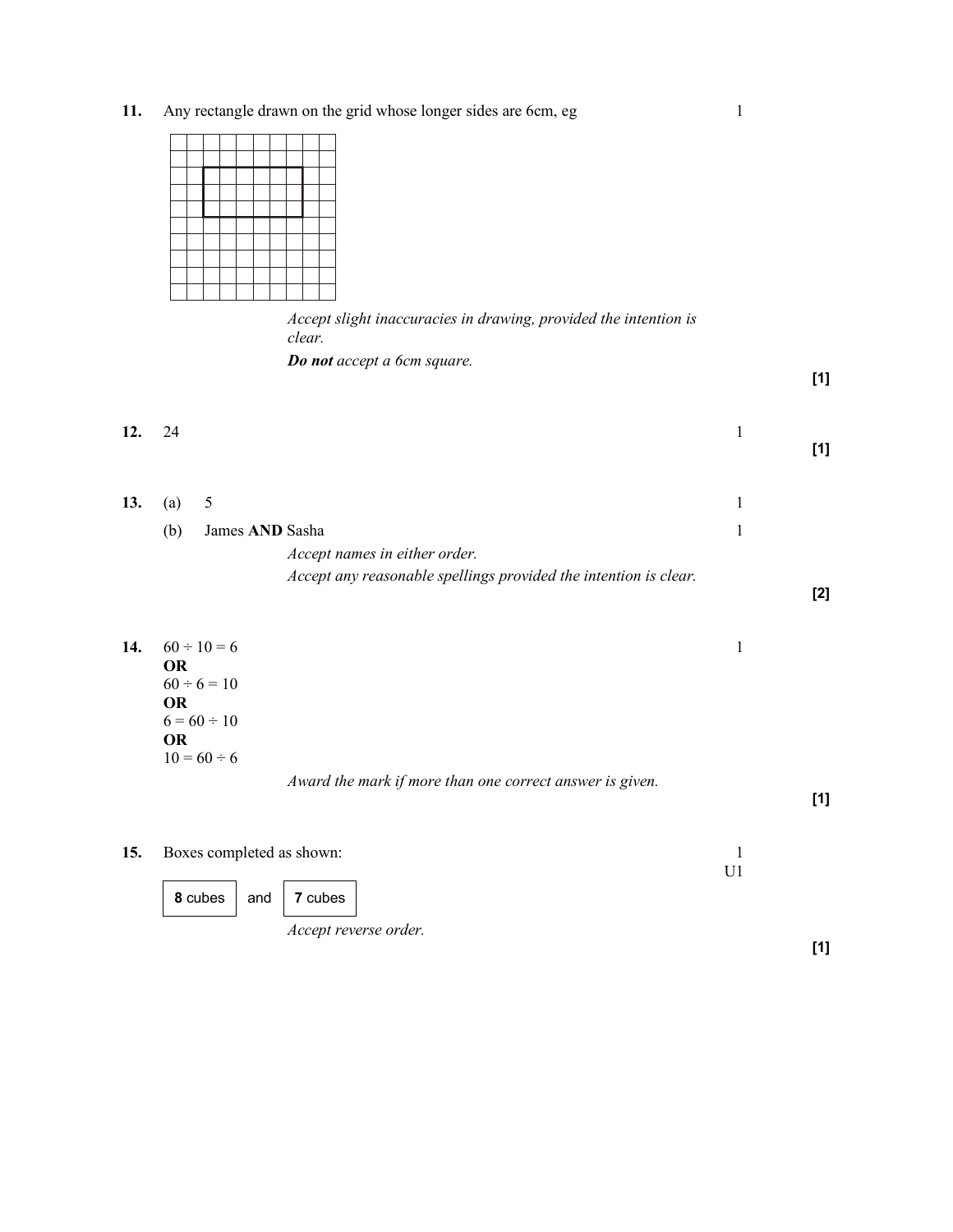16. Two sentences ticked as shown: 1

|     | Adam's pencil is 12 centimetres long.                                             |              |       |
|-----|-----------------------------------------------------------------------------------|--------------|-------|
|     | Leah is 12 metres tall.                                                           |              |       |
|     | Jake's glass holds 12 litres of milk.                                             |              |       |
|     | Kate's younger sister weights 12 kilograms.                                       |              |       |
|     | <b>Both</b> answers must be ticked for the award of the mark                      |              |       |
|     | Accept any other clear way of indicating the correct sentences,<br>such as 'yes'. |              |       |
|     |                                                                                   |              | [1]   |
| 17. | A new line drawn which measures between 8.3cm and 8.7cm inclusive.                | 1            |       |
|     | Do not accept a 3cm extension to the line given.                                  |              |       |
|     |                                                                                   |              | [1]   |
|     |                                                                                   |              |       |
| 18. | 34                                                                                | 1            |       |
|     |                                                                                   |              | [1]   |
|     |                                                                                   |              |       |
| 19. | Boxes completed as shown:                                                         | $\mathbf{1}$ |       |
|     |                                                                                   |              |       |
|     | 52<br>17                                                                          |              |       |
|     | 19<br>91                                                                          |              |       |
|     |                                                                                   |              |       |
|     | 34<br>50                                                                          |              |       |
|     | All three signs must be correct for the award of the mark.                        |              |       |
|     |                                                                                   |              | [1]   |
|     |                                                                                   |              |       |
| 20. | 613 OR 704 OR 825                                                                 | 1            |       |
|     | Award the mark if no numbers are circled, provided a correct                      |              |       |
|     | total is given.                                                                   |              |       |
|     | Award the mark providing at least one of the three correct totals                 |              |       |
|     | is given irrespective of which numbers are circled.                               |              | $[1]$ |
|     |                                                                                   |              |       |
|     |                                                                                   |              |       |
| 21. | 45                                                                                | $\mathbf{1}$ | $[1]$ |
|     |                                                                                   |              |       |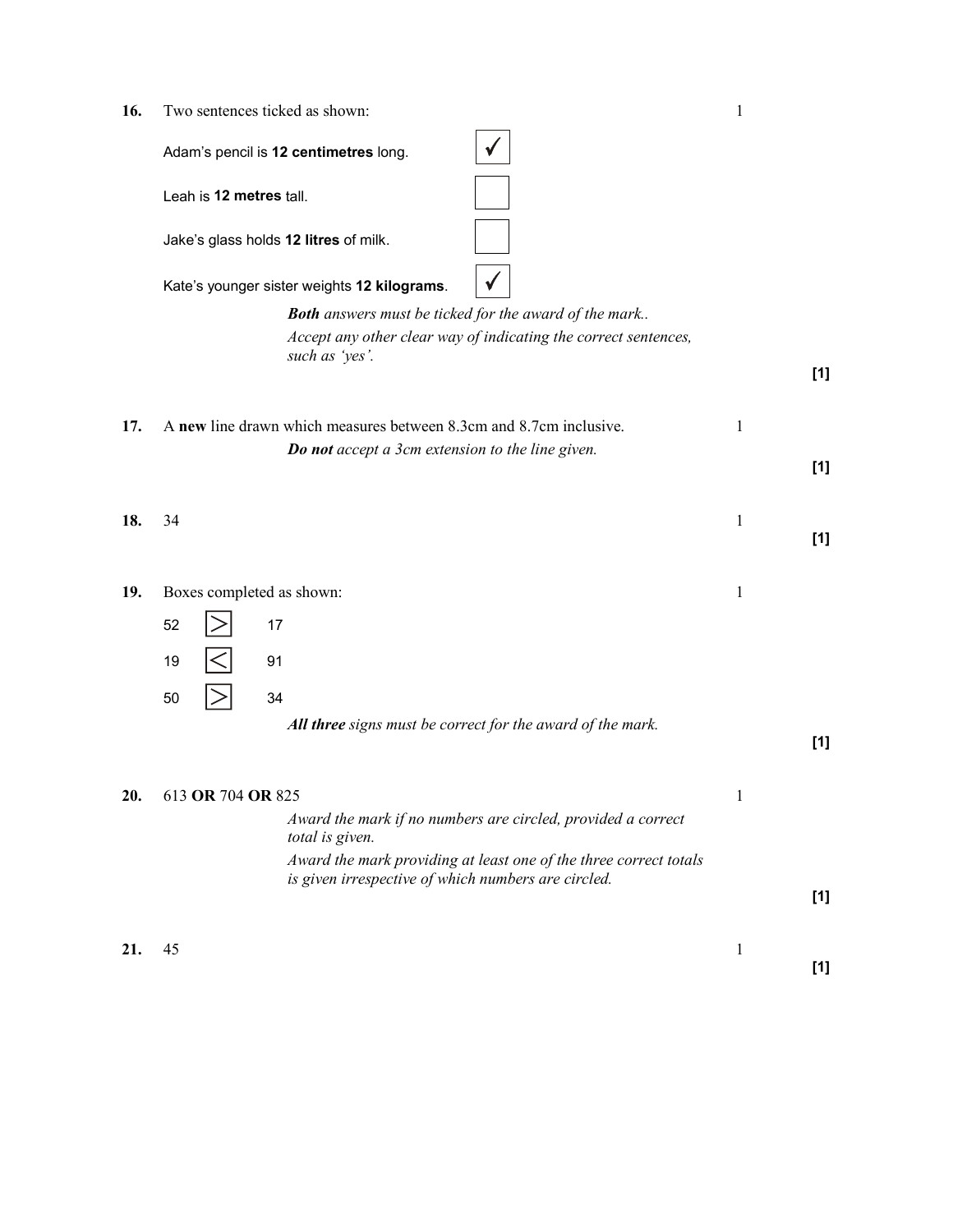22. An arrow drawn on the number line as shown: 1



Accept any other clear way of indicating 1 4  $\frac{3}{2}$  on the number line

as long as the intention is clear.

Accept slight inaccuracies, provided the intention is clear.

[1]

23. Award TWO marks for the correct answer of £2.45 Up to 2 Accept  $\text{\textsterling}2.45p$  OR  $\text{\textsterling}245$ 

 If the answer is incorrect, award ONE mark for evidence of appropriate working, eg

 $35 \times 7$  = wrong answer

#### OR

 $30 \times 7 = 210$  $5 \times 7 = 35$  $210 + 35$  = wrong answer

### OR

award ONE mark for £245 OR £245p OR £24.5 as evidence of appropriate working.

An answer must be given for the award of  $\overline{ONE}$  mark.

[2]

#### Examples of responses

 Bashir's working out shows his intention to calculate 35p multiplied by 7. To simplify the calculation he has broken it down into three separate multiplications then added the three answers together. Although he made an error in calculating two lots then three lots of 35p, his method is complete and correct since he gave an answer. Bashir can be awarded the mark. Adam has also used multiplication but has applied a vertical algorithm. However, he has made an error in place value by omitting the zero from  $7 \times 30$  and calculating this as 21. His method is, therefore, not correct. Adam cannot be awarded the mark.



1 mark 1 marks 1 marks 1 marks 2 marks 2 marks 2 marks 2 marks 2 marks 2 marks 2 marks 2 marks 2 marks 2 marks 2 marks 2 marks 2 marks 2 marks 2 marks 2 marks 2 marks 2 marks 2 marks 2 marks 2 marks 2 marks 2 marks 2 marks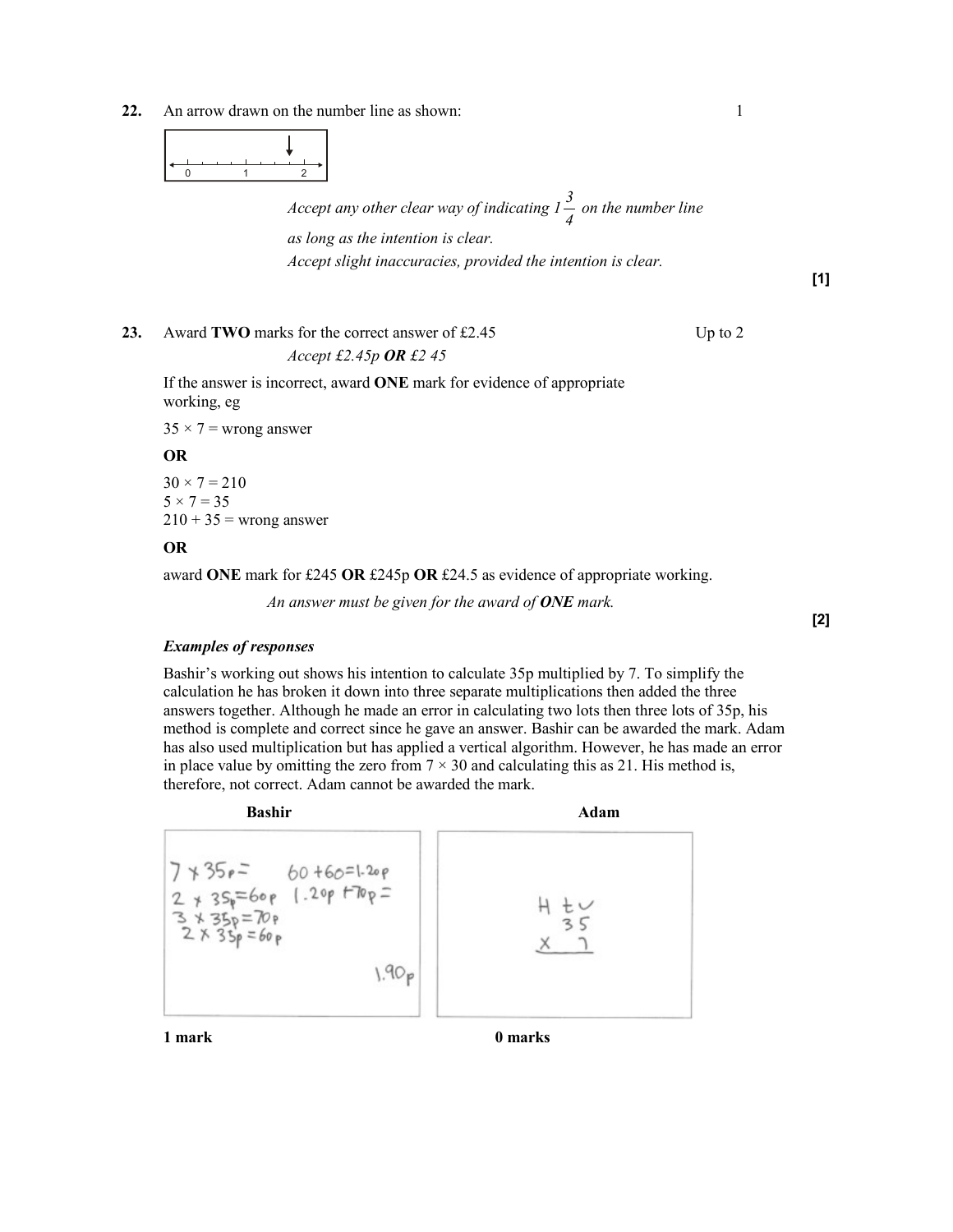Jay has shown in her repeated addition method that she recognised the need to calculate seven lots of 35p. She made an error in the final addition by adding 35p to 210p incorrectly but has correctly converted her answer of 215p to £2.15. Her method is complete and correct. Jay can be awarded the mark. Bob's working shows that he understood that he needed to count on 35p seven times but he made an error starting at 35p instead of at 0p and ended up calculating (allowing for a later error) eight lots of 35p. His method is not correct. Bob cannot be awarded the mark.



 Carol has drawn seven tins of cat food and written 35p below each one. We can assume from her answer of £2.35 that she added 35p seven times. Although she made an error in this calculation, her method is complete and correct. Carol can be awarded the mark. It is likely that Tony also recognised the need to add seven lots of 35p since his working shows his attempt to partition the 35p amounts into groups of 10p and 5p. He has successfully recorded seven lots of 30p but has only recorded three lots of 5p. His method is not complete or correct. Tony cannot be awarded the mark.



24. south-east  $1$ 

Accept SE.

Accept an unambiguous indication on the spinner.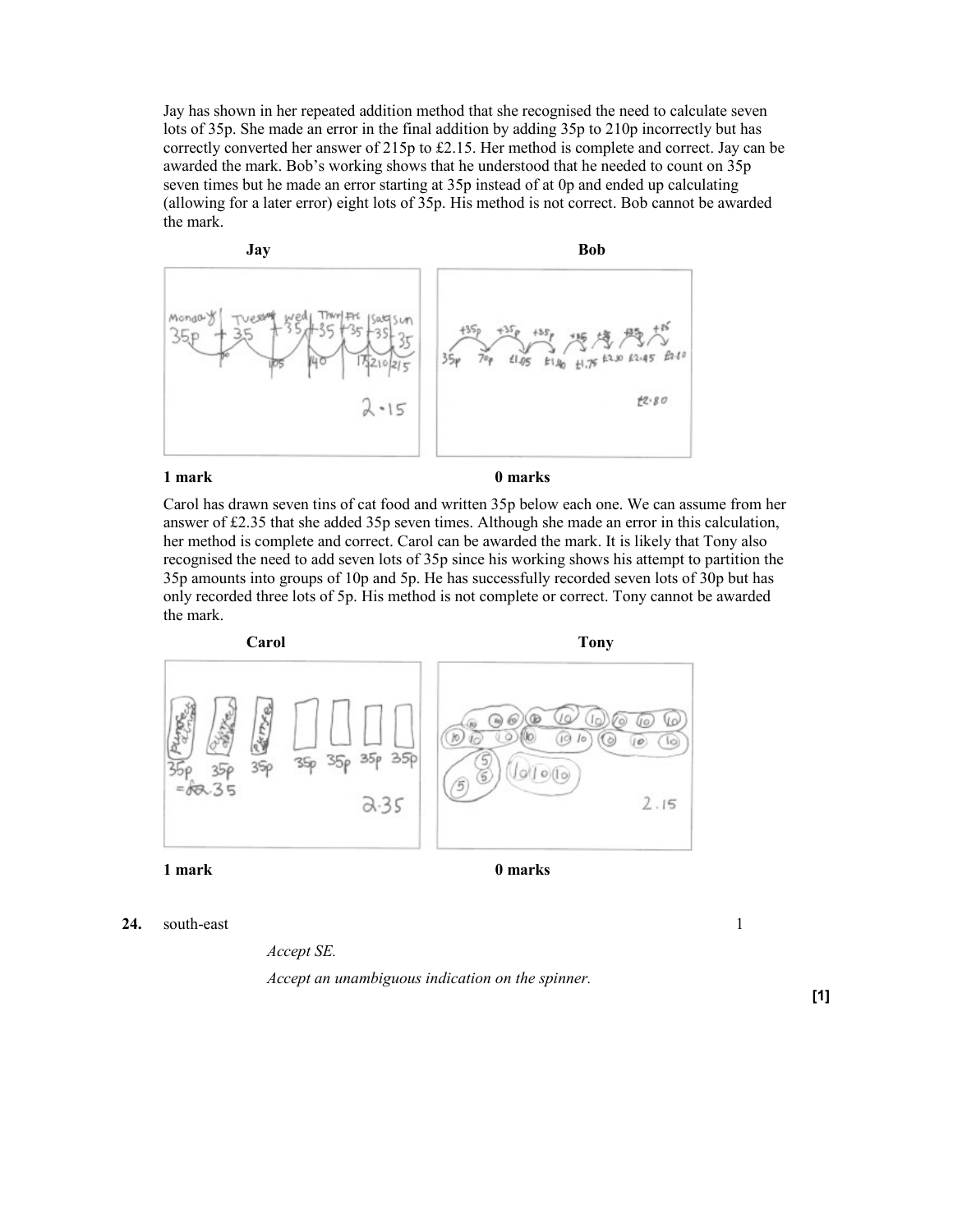25. Two fractions circled as shown: 1



Both fractions must be correct for the award of the mark.

Accept any other clear way of indicating the two correct fractions, such as underlining or ticking.

- 26. An explanation which compares prices and which recognises that the 1 'half price' cost is less than the '3 for 2' cost, eg U1
	- 'The half price offer costs 40p, the other offer costs 60p so the half price one is 20p cheaper';
	- 'I know because 40p is less than 60p';
	- The half price offer costs 20p less'.

 (Although the child has not stated the cost of each offer, we can assume that the child must have calculated them to reach this conclusion.)

> Do not award the mark for ticking the 'Half price' box alone. Do not accept an explanation which compares pencils rather than prices, eg

- 'I think because there are more pencils in the half price than the 3 for 2 $^{\prime}$ ;
- 'Because you only get 2 in a packet and so the half price one is better'.

Also accept:

Half price  $\begin{array}{|c|c|c|c|c|}\n\hline\n-40 p & \checkmark\n\end{array}$  3 for 2  $\begin{array}{|c|c|c|c|}\n\hline\n-360 p & \checkmark\n\end{array}$ 

 The prices must be stated AND the 'half price' offer indicated. (Although this is not the preferred form of response, the child has clearly communicated their understanding.)

> Do not accept an explanation which compares prices incorrectly, eg

• 'Because the half price ones are 40p and the 3 for 2 ones are  $90p'$ 

(This shows that the child has not understood the concept of 3 for 2).

Do not accept an explanation which is vague or arbitrary, eg

• 'One pack of pencils costs less'.

Award the mark if the '3 for 2' box is ticked OR neither box is ticked provided a correct unambiguous explanation is given.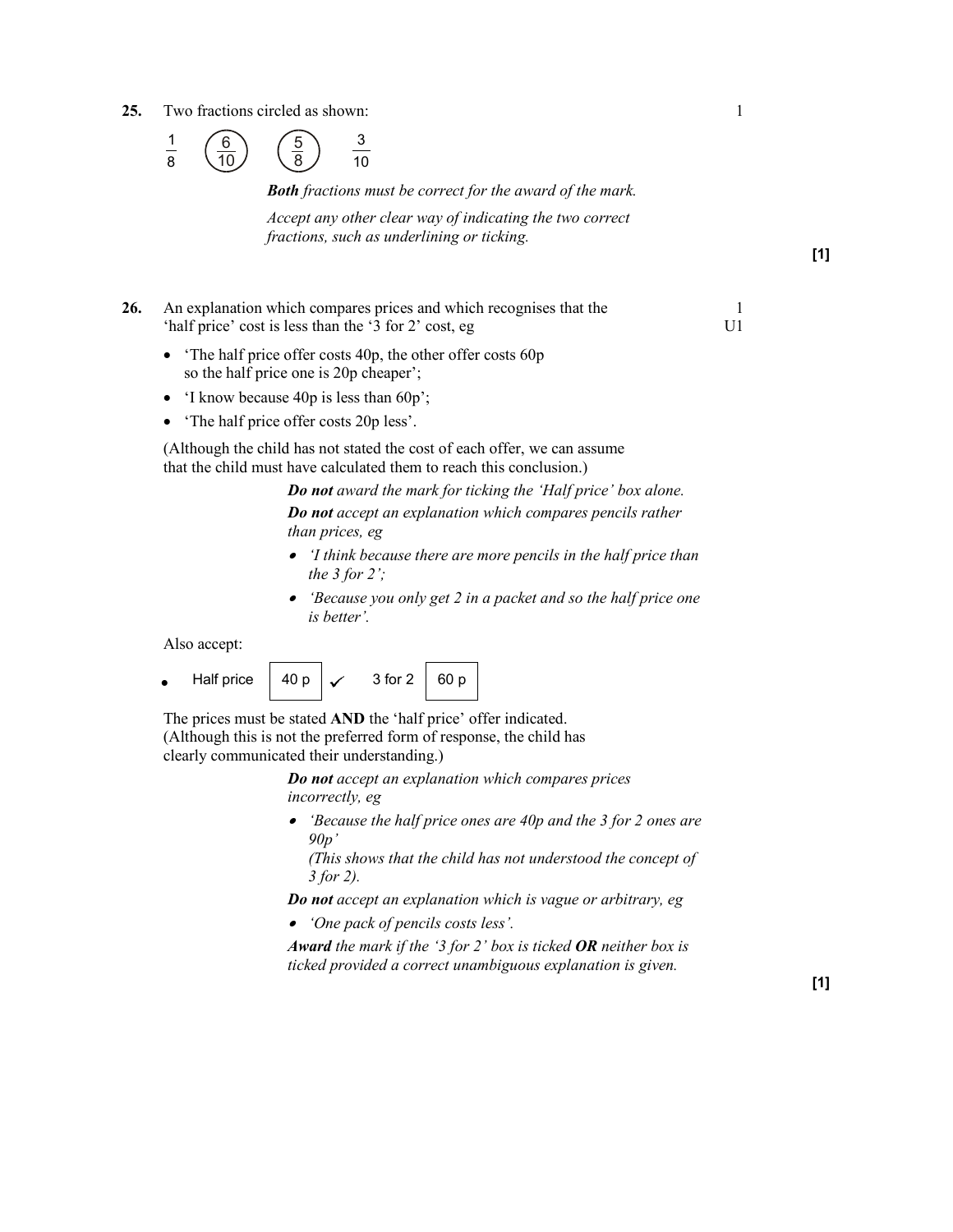27. Table completed as shown: 1

|           | property of shape |                               |  |
|-----------|-------------------|-------------------------------|--|
|           | is an<br>octagon  | has at least<br>1 right angle |  |
| shape $A$ |                   |                               |  |
| shape $B$ |                   |                               |  |
| shape $C$ | x                 | x                             |  |
| shape D   |                   |                               |  |

All three answers must be correct for the award of the mark. Accept any other clear way of indicating the properties, such as 'Y' and 'N'.

- 28.  $\blacksquare$ U1  $1 \mid 3 \mid 7 \mid + \mid 6 \mid 3 \mid = 200$ 
	- Both digits must be correct for the award of the mark.

**29.** 5 1 Do not accept 4 1 Accept five stickers indicated on the drawing, provided it is clear they are rabbit stickers, eg  $R \parallel R \parallel R \parallel R \parallel R$ 

**30.** 5 1

Accept .625 OR 0.625 OR  $\frac{3}{8}$  $\frac{5}{6}$  OR 6 remainder 5 OR 6.625 OR



31. Answer in the range 8 to 9 inclusive. 1



[1]

[1]

[1]

[1]